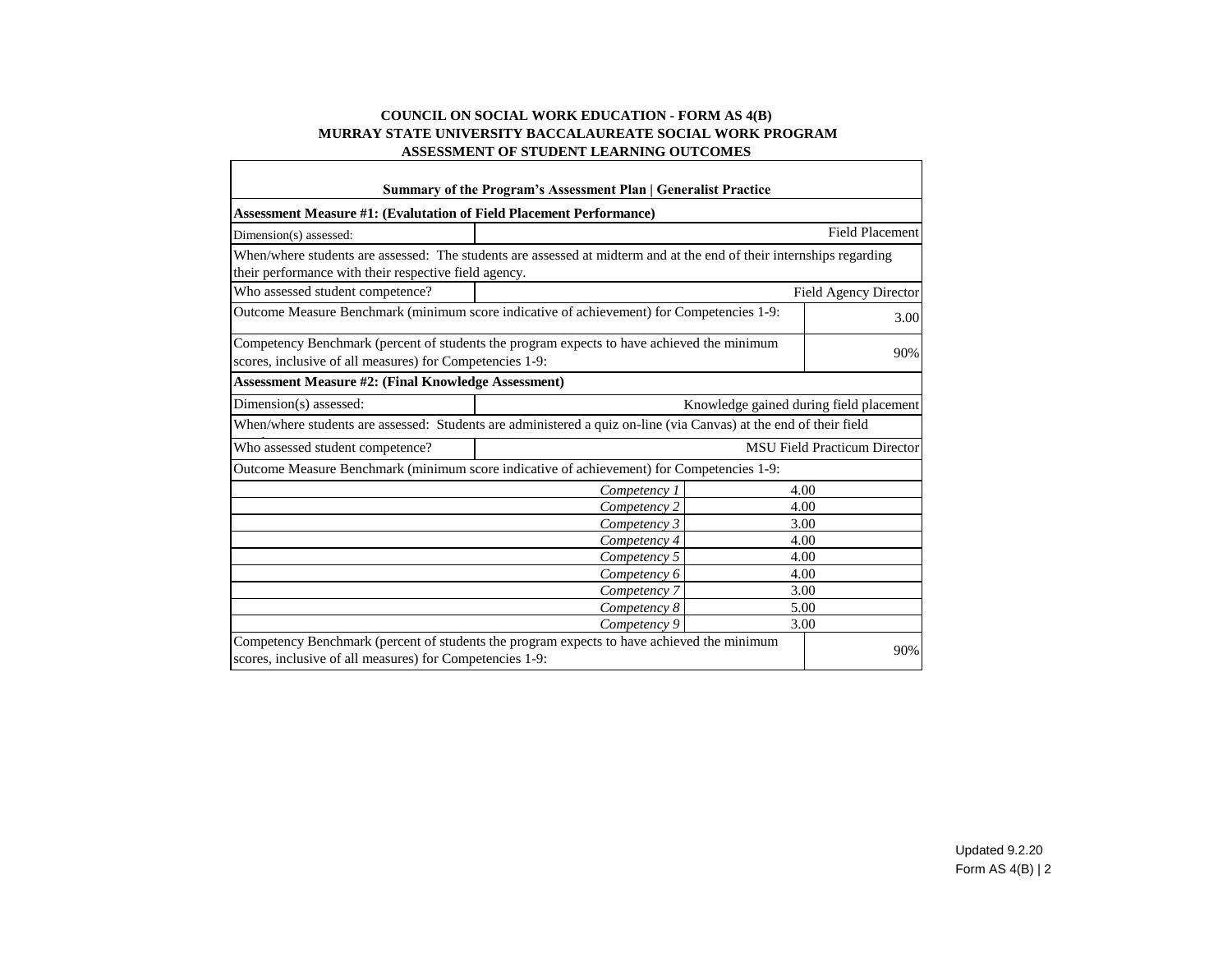|                                                                                                          | Competency                                          | PERCENTAGE OF STUDENTS ACHIEVING BENCHMARK                                                                          |      |                                                               |      |                                                                      |              |                   |                                                                   |                                                   |      |                   |
|----------------------------------------------------------------------------------------------------------|-----------------------------------------------------|---------------------------------------------------------------------------------------------------------------------|------|---------------------------------------------------------------|------|----------------------------------------------------------------------|--------------|-------------------|-------------------------------------------------------------------|---------------------------------------------------|------|-------------------|
| Competency                                                                                               | <b>Benchmark</b>                                    | <b>Program Option #1</b><br>Program Option #2<br><b>Murray</b><br>Paducah<br><b>Campus/ITV</b><br><b>Campus/ITV</b> |      | <b>Program Option #3</b><br><b>Hopkinsville</b><br>Campus/ITV |      | <b>Program Option #4</b><br><b>Madisonville</b><br><b>Campus/ITV</b> |              |                   | <b>Program Option #5</b><br><b>Henderson</b><br><b>Campus/ITV</b> | <b>Aggregate of All</b><br><b>Program Options</b> |      |                   |
| <b>Practice Competency 1:</b>                                                                            | 90% of students                                     | $100\%$ out of                                                                                                      |      | $100\%$ out of                                                |      | $100\%$ out of                                                       |              | $100\%$ out of    |                                                                   | $100\%$ out of                                    |      | 100 % out of      |
| Demonstrate Ethical and Professional                                                                     | must achieve a                                      | 16 students                                                                                                         | 11   | students                                                      |      | 9 students                                                           | $\mathbf{3}$ | student           |                                                                   | 3 students                                        | 42   | students          |
| Behavior                                                                                                 | 3.00 or higher                                      | 4.75 site average                                                                                                   |      | 4.76 site average                                             |      | 4.13 site average                                                    | 5.00         | site average      |                                                                   | 4.33 site average                                 | 4.59 | site average      |
| <b>Knowledge Competency 1:</b>                                                                           | 90% of students                                     | $100\%$ out of                                                                                                      |      | 92 % out of                                                   |      | 90 % out of                                                          | 100          | % out of          |                                                                   | $100\%$ out of                                    | 96.4 | % out of          |
| Demonstrate Ethical and Professional<br>Behavior                                                         | must achieve a<br>4.00 or higher                    | $15$ student(s)                                                                                                     | 12   | student(s)<br>$1$ student= $3.00$ )                           | 10   | student(s)<br>$1$ student= $3.00$ )                                  | 5            | student(s)        |                                                                   | $4$ student(s)                                    | 461  | student(s)        |
|                                                                                                          |                                                     | 5.27 site average                                                                                                   |      | 4.75 site average                                             |      | 4.50 site average                                                    | 4.80         | site average      |                                                                   | 4.50 site average                                 | 4.76 | site average      |
| <b>COMBINED Practice and Knowlege</b><br>Competency 1:                                                   | 90% of students                                     | $100\%$ out of                                                                                                      |      | 96 % out of                                                   |      | 95 % out of                                                          | 100          | % out of          |                                                                   | $100\%$ out of                                    | 98   | % out of          |
| Demonstrate Ethical and Professional                                                                     | must achieve a                                      | 31<br>student(s)                                                                                                    |      | $23$ student(s)                                               |      | $19$ student(s)                                                      | 8            | student $(s)$     |                                                                   | $7$ student(s)                                    | 88   | student $(s)$     |
| <b>Behavior</b>                                                                                          | 3.50 or higher                                      | 5.01<br>site average                                                                                                |      | 4.76 site average                                             |      | 4.32 site average                                                    | 4.90         | site average      |                                                                   | 4.42 site average                                 | 4.68 | site average      |
| <b>Practice Competency 2:</b>                                                                            | 90% of students                                     | $100\%$ out of                                                                                                      |      | $100$ % out of                                                |      | $100\%$ out of                                                       |              | $100\%$ out of    |                                                                   | 100 % out of                                      |      | 100 % out of      |
| Engage Diversity and Difference in                                                                       | must achieve a                                      | 16<br>students                                                                                                      | 11   | students                                                      |      | students                                                             | 3            | student           |                                                                   | 3 students                                        | 42   | students          |
| Practice                                                                                                 | 3.00 or higher                                      | 4.69<br>site average                                                                                                | 4.76 | site average                                                  | 4.07 | site average                                                         | 5.00         | site average      |                                                                   | 4.00 site average                                 | 4.50 | site average      |
| <b>Knowledge Competency 2:</b>                                                                           | 90% of students<br>must achieve a<br>4.00 or higher | 100 % out of                                                                                                        |      | $100\%$ out of                                                |      | $100\%$ out of                                                       |              | $100\%$ out of    |                                                                   | 100 % out of                                      |      | $100\%$ out of    |
| Engage Diversity and Difference in<br>Practice                                                           |                                                     | 15 <sup>1</sup><br>student(s)                                                                                       | 12   | student(s)                                                    | 10   | student(s)                                                           | 5            | student(s)        | $\overline{4}$                                                    | student(s)                                        | 46   | student(s)        |
|                                                                                                          |                                                     | 5.13<br>site average                                                                                                | 4.67 | site average                                                  | 4.90 | site average                                                         | 4.80         | site average      |                                                                   | 4.50 site average                                 | 4.80 | site average      |
| <b>COMBINED Practice and Knowlege</b><br>Competency 2:<br>Engage Diversity and Difference in             | 90% of students<br>must achieve a<br>3.50 or higher | $100\%$ out of                                                                                                      |      | $100\%$ out of                                                |      | $100\%$ out of                                                       | 100          | % out of          |                                                                   | $100\%$ out of                                    | 100  | % out of          |
|                                                                                                          |                                                     | 31<br>student(s)                                                                                                    | 23   | student(s)                                                    | 19   | student(s)                                                           | 8            | student(s)        |                                                                   | student(s)                                        | 88   | student $(s)$     |
| Practice                                                                                                 |                                                     | 4.91<br>site average                                                                                                |      | 4.72 site average                                             |      | 4.49 site average                                                    | 4.90         | site average      |                                                                   | 4.25 site average                                 | 4.65 | site average      |
| <b>Practice Competency 3:</b><br>Advance Human Rights and Social,                                        | 90% of students<br>must achieve a<br>3.00 or higher | $100\%$ out of                                                                                                      |      | $100\%$ out of                                                |      | $100\%$ out of                                                       |              | $100\%$ out of    |                                                                   | $100\%$ out of                                    | 100  | % out of          |
| Economic, and Environmental Justice                                                                      |                                                     | 16 students                                                                                                         | 11   | students                                                      | 9    | students                                                             | Р            | student           |                                                                   | 3 students                                        | 42   | students          |
|                                                                                                          |                                                     | 4.67<br>site average                                                                                                |      | 4.56 site average                                             |      | 4.33 site average                                                    | 5.00         | site average      |                                                                   | 4.00 site average                                 | 4.51 | site average      |
| <b>Knowledge Competency 3:</b>                                                                           | 90% of students<br>must achieve a<br>3.00 or higher | 100<br>% out of                                                                                                     |      | $100\%$ out of                                                |      | $100\%$ out of                                                       | 100          | % out of          |                                                                   | $100\%$ out of                                    | 100  | % out of          |
| Advance Human Rights and Social,<br>Economic, and Environmental Justice                                  |                                                     | 15 <sup>I</sup><br>student(s)                                                                                       | 12   | student(s)                                                    |      | $10$ student(s)                                                      | 5            | student(s)        |                                                                   | $4 \times (s)$                                    | 46   | student(s)        |
|                                                                                                          |                                                     | 4.27 site average                                                                                                   |      | 4.00 site average                                             | 4.00 | site average                                                         | 4.00         | site average      |                                                                   | 4.00 site average                                 | 4.05 | site average      |
| <b>COMBINED Practice and Knowlege</b>                                                                    | 90% of students<br>must achieve a<br>3.00 or higher | 100<br>% out of                                                                                                     |      | $100\%$ out of                                                | 100  | % out of                                                             | 100          | % out of          |                                                                   | 100 % out of                                      | 100  | % out of          |
| Competency 3:                                                                                            |                                                     | 31<br>student(s)                                                                                                    | 23   | student(s)                                                    | 19   | student(s)                                                           | 8            | student(s)        |                                                                   | student(s)                                        | 88   | student(s)        |
| Advance Human Rights and Social,<br>Economic, and Environmental Justice                                  |                                                     | 4.47 site average                                                                                                   |      | 4.28 site average                                             |      | 4.17 site average                                                    |              | 4.50 site average |                                                                   | 4.00 site average                                 |      | 4.28 site average |
| <b>Practice Competency 4:</b>                                                                            | 90% of students                                     | $100\%$ out of                                                                                                      |      | $100\%$ out of                                                |      | $100\%$ out of                                                       |              | $100\%$ out of    |                                                                   | $100\%$ out of                                    |      | $100\%$ out of    |
| Engage in Practice-informed Research                                                                     | must achieve a                                      | 16<br>students                                                                                                      | 11   | students                                                      |      | 8 students                                                           | 3            | student           | $\overline{3}$                                                    | students                                          | 41   | tudents           |
| and Research-informed Practice                                                                           | 3.00 or higher                                      | 4.65<br>site average                                                                                                | 4.67 | site average                                                  |      | 3.75 site average                                                    | 5.00         | site average      | 4.00                                                              | site average                                      | 4.41 | site average      |
|                                                                                                          |                                                     | $100\%$ out of                                                                                                      |      | $100\%$ out of                                                |      | $100\%$ out of                                                       | 100          | % out of          |                                                                   | $100\%$ out of                                    | 100  | % out of          |
| <b>Knowledge Competency 4:</b><br>Engage in Practice-informed Research<br>and Research-informed Practice | 90% of students<br>must achieve a<br>4.00 or higher | $15$ student(s)                                                                                                     |      | $12$ student(s)                                               |      | $10$ student(s)                                                      |              | student(s)        |                                                                   | $4$ student(s)                                    | 46   | student(s)        |
|                                                                                                          |                                                     | 5.33 site average                                                                                                   |      | 5.00 site average                                             |      | 5.00 site average                                                    | 5.00         | site average      |                                                                   | 4.50 site average                                 | 4.97 | site average      |
| <b>COMBINED Practice and Knowlege</b>                                                                    |                                                     | $100\%$ out of                                                                                                      |      | 100 % out of                                                  |      | $100\%$ out of                                                       |              | $100\%$ out of    |                                                                   | $100\%$ out of                                    |      | $100\%$ out of    |
| Competency 4:                                                                                            | 90% of students                                     | $31$ student(s)                                                                                                     |      | $23$ student(s)                                               |      | $18$ student(s)                                                      |              | $8$ student(s)    |                                                                   | $7$ student(s)                                    | 87   | student(s)        |
| Engage in Practice-informed Research<br>and Research-informed Practice                                   | must achieve a<br>3.50 or higher                    | 4.99 site average                                                                                                   |      | 4.84 site average                                             |      | 4.38 site average                                                    |              | 5.00 site average |                                                                   | 4.25 site average                                 |      | 4.69 site average |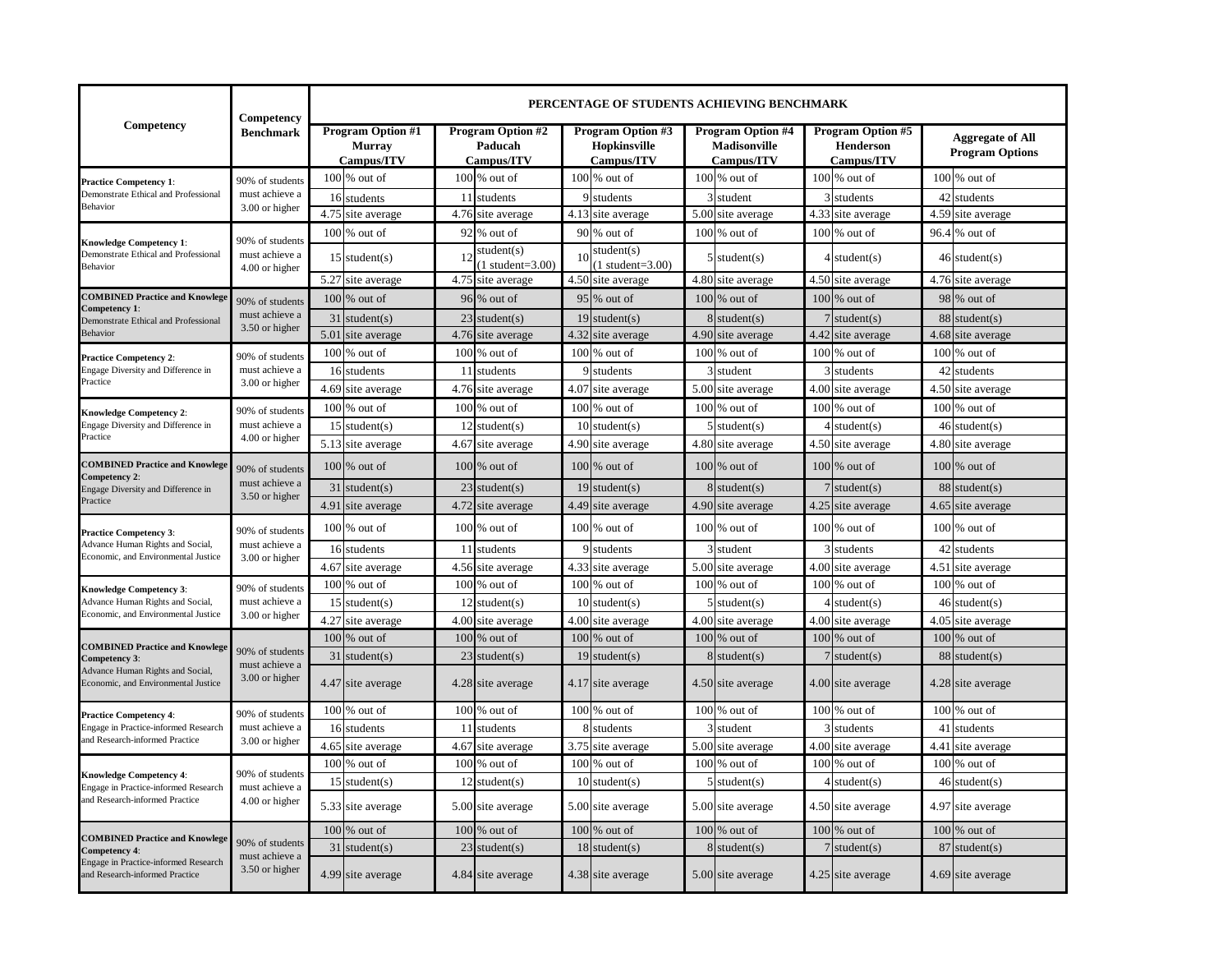|                                                                         | 90% of students                                     | $100\%$ out of       |      | 100 % out of          |      | 100 % out of      | $100\%$ out of    |      | $100\%$ out of         |                 | 100 % out of      |
|-------------------------------------------------------------------------|-----------------------------------------------------|----------------------|------|-----------------------|------|-------------------|-------------------|------|------------------------|-----------------|-------------------|
| <b>Practice Competency 5:</b>                                           | must achieve a<br>3.00 or higher                    | 16 students          | 11   | students              |      | 9 students        | 3 student         |      | students               | 42              | students          |
| <b>Engage in Policy Practice</b>                                        |                                                     | 4.71 site average    |      | 4.85 site average     |      | 4.37 site average | 5.00 site average |      | 4.33 site average      | 4.65            | site average      |
|                                                                         | 90% of students                                     | $100\%$ out of       |      | $100\%$ out of        |      | $100\%$ out of    | $100\%$ out of    |      | $100\%$ out of         |                 | $100\%$ out of    |
| <b>Knowledge Competency 5:</b><br><b>Engage in Policy Practice</b>      | must achieve a                                      | 15<br>student(s)     | 12   | student(s)            |      | $10$ student(s)   | $5$ student(s)    |      | student(s)             | 46              | student(s)        |
|                                                                         | 4.00 or higher                                      | 5.33<br>site average | 4.92 | site average          |      | 4.80 site average | 5.00 site average | 5.00 | site average           | 5.01            | site average      |
| <b>COMBINED Practice and Knowlege</b>                                   | 90% of students                                     | 100<br>% out of      | 100  | % out of              |      | $100\%$ out of    | $100\%$ out of    |      | $100\%$ out of         | 100             | % out of          |
| Competency 5:                                                           | must achieve a                                      | 31<br>student(s)     | 23   | student(s)            |      | $19$ student(s)   | student(s)        |      | student(s)             | 88              | student(s)        |
| Engage in Policy Practice                                               | 3.50 or higher                                      | 5.02<br>site average | 4.89 | site average          |      | 4.59 site average | 5.00 site average | 4.67 | site average           | 4.83            | site average      |
| <b>Practice Competency 6:</b>                                           | 90% of students                                     | $100\%$ out of       |      | $100\%$ out of        |      | $100\%$ out of    | $100\%$ out of    |      | $100\%$ out of         |                 | $100\%$ out of    |
| Engage with Individuals, Families,<br>Groups, Organizations, and        | must achieve a                                      | 16 students          | 11   | students              |      | 9 students        | 3 student         |      | students               | 42              | students          |
| Communities                                                             | 3.00 or higher                                      | 4.69<br>site average |      | 4.82 site average     |      | 3.93 site average | 5.00 site average |      | 4.33 site average      | 4.55            | site average      |
| Knowledge Competency 6:                                                 |                                                     | $100\%$ out of       |      | $100\%$ out of        |      | 100 % out of      | $100\%$ out of    |      | $100\%$ out of         |                 | $100\%$ out of    |
| Engage with Individuals, Families,                                      | 90% of students                                     | $15$ student(s)      |      | $12$ student(s)       |      | $10$ student(s)   | $5$ student(s)    |      | student(s)             | 46              | student(s)        |
| Groups, Organizations, and                                              | must achieve a<br>4.00 or higher                    |                      |      |                       |      |                   |                   |      |                        |                 |                   |
| Communities                                                             |                                                     | 5.20 site average    |      | 4.83 site average     |      | 4.70 site average | 5.00 site average |      | 4.50 site average      | 4.85            | site average      |
| <b>COMBINED Practice and Knowlege</b><br>Competency 6:                  | 90% of students                                     | $100\%$ out of       |      | $100\%$ out of        |      | $100\%$ out of    | $100\%$ out of    |      | $100\%$ out of         |                 | $100\%$ out of    |
| Engage with Individuals, Families,                                      | must achieve a                                      | 31<br>student(s)     |      | $23$ student(s)       |      | $19$ student(s)   | $8 \times (s)$    |      | student(s)             | 88              | student(s)        |
| Groups, Organizations, and<br>Communities                               | 3.50 or higher                                      | 4.95 site average    |      | 4.83 site average     |      | 4.32 site average | 5.00 site average |      | 4.42 site average      |                 | 4.70 site average |
|                                                                         | 90% of students                                     | $100\%$ out of       |      | $100\%$ out of        |      | $100\%$ out of    | $100\%$ out of    |      | $100\%$ out of         |                 | $100\%$ out of    |
| <b>Practice Competency 7:</b><br>Assess Individuals, Families, Groups,  | must achieve a                                      | 16 students          | 11   | students              |      | 9 students        | 3 student         |      | students               | 42 <sub>l</sub> | students          |
| Organizations, and Communities                                          | 3.00 or higher                                      | 4.83 site average    |      | 4.66 site average     |      | 4.24 site average | 5.00 site average |      | 4.33 site average      | 4.61            | site average      |
| <b>Knowledge Competency 7:</b>                                          | 90% of students<br>must achieve a                   | $100\%$ out of       |      | $100\%$ out of        |      | $100\%$ out of    | $100\%$ out of    |      | $100\%$ out of         |                 | $100\%$ out of    |
| Assess Individuals, Families, Groups,                                   |                                                     | 15<br>student(s)     | 12   | student(s)            |      | $10$ student(s)   | student(s)        |      | student(s)             | 46              | student(s)        |
| Organizations, and Communities                                          | 3.00 or higher                                      | 4.27<br>site average | 4.00 | site average          |      | 3.90 site average | 3.80 site average | 4.00 | site average           | 3.99            | site average      |
| <b>COMBINED Practice and Knowlege</b>                                   | 90% of students                                     | 100 % out of         |      | $100\%$ out of        |      | 100 % out of      | 100 % out of      |      | $100\%$ out of         | 100             | % out of          |
| Competency 7:                                                           | must achieve a                                      | 31<br>student(s)     | 23   | student(s)            |      | $19$ student(s)   | student $(s)$     |      | student(s)             | 88              | student(s)        |
| Assess Individuals, Families, Groups,<br>Organizations, and Communities | 3.00 or higher                                      | 4.55 site average    |      | 4.33 site average     |      | 4.07 site average | 4.40 site average |      | 4.17 site average      | 4.30            | site average      |
| <b>Practice Competency 8:</b>                                           | 90% of students                                     | $100\%$ out of       |      | $100\%$ out of        |      | $100\%$ out of    | $100\%$ out of    |      | $100\%$ out of         |                 | $100\%$ out of    |
| Intervene with Individuals, Families,<br>Groups, Organizations, and     | must achieve a                                      | 16<br>students       | 11   | students              |      | students          | student           |      | students               | 42              | students          |
| Communities                                                             | 3.00 or higher                                      | 4.74 site average    |      | 4.72 site average     | 3.91 | site average      | 5.00 site average |      | 4.00 site average      | 4.47            | site average      |
| <b>Knowledge Competency 8:</b>                                          | 90% of students                                     | $100\%$ out of       |      | $100\%$ out of        |      | $100\%$ out of    | $100\%$ out of    |      | $100\%$ out of         |                 | $100\%$ out of    |
| Intervene with Individuals, Families,<br>Groups, Organizations, and     | must achieve a                                      | 15<br>student(s)     |      | $12$ student(s)       |      | $10$ student(s)   | $5$ student(s)    |      | student(s)             | 46              | student(s)        |
| Communities                                                             | 5.00 or higher                                      | 6.20 site average    |      | 5.83 site average     |      | 5.90 site average | 6.00 site average |      | 6.00 site average      | 5.99            | site average      |
| <b>COMBINED Practice and Knowlege</b>                                   |                                                     | 100<br>% out of      | 100  | % out of              |      | $100\%$ out of    | $100\%$ out of    |      | $100\%$ out of         | 100             | % out of          |
| Competency 8:<br>Intervene with Individuals, Families,                  | 90% of students<br>must achieve a<br>4.00 or higher | 31<br>student(s)     | 23   | student(s)            |      | $19$ student(s)   | $8 \times (s)$    |      | student(s)             | 88              | student(s)        |
| Groups, Organizations, and<br>Communities                               |                                                     | 5.47 site average    |      | 5.28 site average     |      | 4.91 site average | 5.50 site average |      | 5.00 site average      |                 | 5.23 site average |
| <b>Practice Competency 9:</b>                                           |                                                     | $100$ % out of       |      | $100$ % out of $\,$   |      | 100 % out of      | $100$ % out of    |      | $100$ % out of         |                 | $100\%$ out of    |
| Evaluate Practice with Individuals,                                     | 90% of students<br>must achieve a                   | 16 students          | 11   | students              |      | 9 students        | 3 student         |      | students               | 42              | students          |
| Families, Groups, Organizations, and<br>Communities                     | 3.00 or higher                                      | 4.75 site average    |      | 4.55 site average     |      | 4.06 site average | 4.67 site average |      | 4.00 site average      |                 | 4.41 site average |
|                                                                         |                                                     | $100\%$ out of       |      | 92 % out of           |      | $100\%$ out of    | 100 % out of      |      | 100 % out of           |                 | 98.4 % out of     |
| <b>Knowledge Competency 9:</b><br>Evaluate Practice with Individuals,   | 90% of students                                     |                      |      | student(s)            |      |                   |                   |      |                        |                 |                   |
| Families, Groups, Organizations, and                                    | must achieve a<br>3.00 or higher                    | $15$ student(s)      | 12   | $(1$ student= $2.00)$ |      | $10$ student(s)   | $5$ student(s)    |      | $4 \text{ student}(s)$ |                 | $46$ student(s)   |